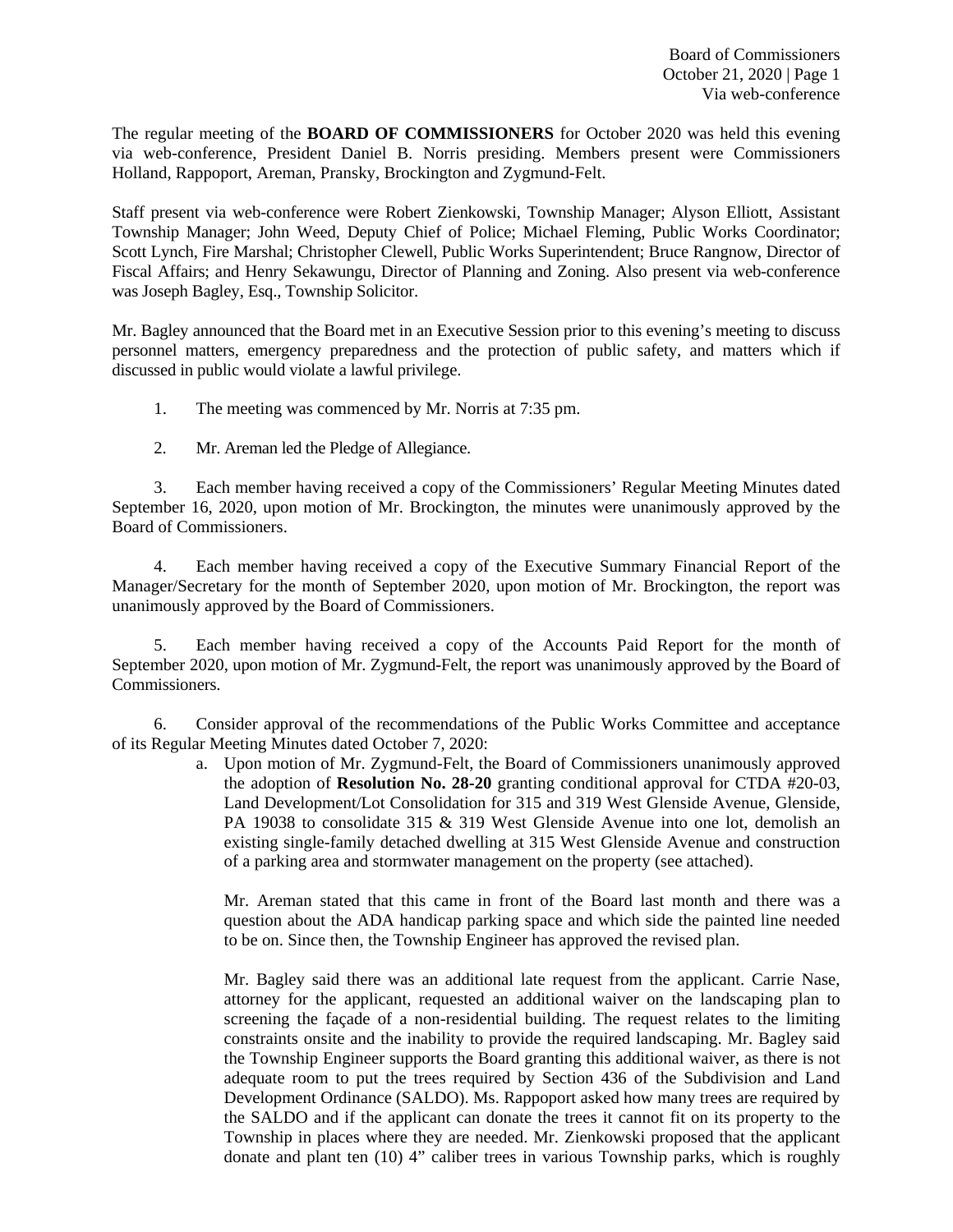Board of Commissioners October 21, 2020 | Page 2 Via web-conference

\$2,800 for the applicant to consider. Mr. Areman expressed concern that this was in excess of what would be required and that it is not fair to penalize the applicant for its dimensional hardship. Mr. Areman also suggested that the Township be responsible for planting the trees. Mr. Zygmund-Felt suggested added a condition that says the contribution not exceed ten trees or \$2,800. Ms. Nase agreed to a fee not to exceed \$2,800 in lieu of providing the trees, as the applicant would prefer not to be responsible for planting. Mr. Holland said the applicant should be financially responsible for the trees, but not for planting them. Mr. Bagley recommended Township plant the trees due to liability reasons. Ms. Nase said her client agreed to the terms and would like to cap the contribution to \$3,000. Mr. Bagley summarized that it was a consensus of the Board to adopt the Resolution with the addition of a waiver from Section 436 of the SALDO with the payment of a fee in lieu of \$3,000.

b. Upon motion of Mr. Zygmund-Felt, the Board of Commissioners unanimously approved language regarding ancillary cathodic protection equipment in the proposed easement with Texas Eastern in the vicinity of the Jenkintown Creek Bridge.

Mr. Bagley said two outstanding items are to be discussed separately on tonight's agenda with respect to a temporary and permanent easement along Tookany Creek Parkway for the movement of a gasline from the Jenkintown Creek Bridge onto and under the ground. The language under discussion only relates to ancillary cathodic protection equipment. If Texas Eastern wants to install principle cathodic protection equipment, it would be part of a separate easement in another location.

c. Upon motion of Mr. Zygmund-Felt, the Board of Commissioners unanimously concurred with the Montgomery County Consortium of Communities award of a contract to Morton Salt to provide Rock Salt for the 2020-2021 Winter Season at a delivered price of \$51.05 per ton.

Mr. Pransky asked how this compares to the price from the last contract. Mr. Zienkowski said there was a very minimal increase. Mr. Clewell confirmed that it only increased by a few cents.

d. Upon motion of Mr. Zygmund-Felt, the Board of Commissioners unanimously approved Ply-Mar Construction Co., Inc. to pave the drainage improvement area on Church Road at the Public Works Facility as part of the Elkins Park West Streetscape project in the amount of 14,800.

Upon motion of Mr. Zygmund-Felt, the Board of Commissioners unanimously accepted the Public Works Committee Meeting Minutes of October 7, 2020.

7. Consider approval of the recommendations of the Building and Zoning Committee and acceptance of its Regular Meeting Minutes dated October 7, 2020.

- a. Upon motion of Mr. Pransky, the Board of Commissioner unanimously authorized advertisement of a Public Hearing to be held during the regularly scheduled meeting of the Board of Commissioners on December 16, 2020, to consider any and all public comment and consider adoption of an Ordinance amending Chapter 295, entitled "Zoning", to clarify and modify the definitions of "Dwelling", "Family", "Hotel", and "Motel" and to enact definitions of "Short-Term", Short-Term Transient Lodging" and "Vacation Rental"; to regulate the uses of Short-Term Transient Lodging and Vacation Rental; and to modify the use regulations for a Bed and Breakfast.
- b. Upon motion of Mr. Pransky, the Board of Commissioner unanimously authorized to table moving forward with the implementation of an Ordinance amending Chapter 270: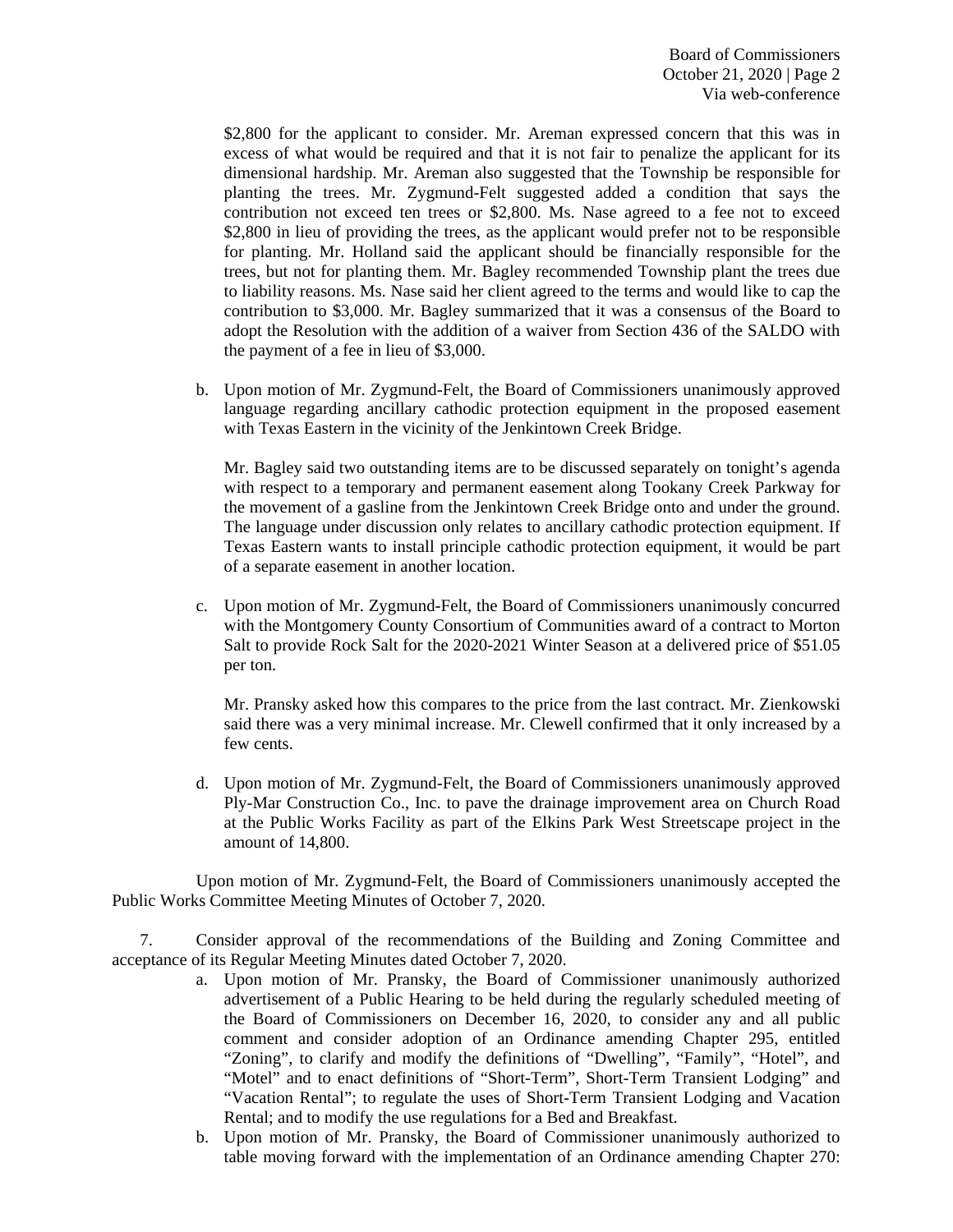Taxation, Article VI: Property Tax Abatements, of the Cheltenham Township Code of Ordinances to expand the number of properties that qualify for property Tax Abatements through the addition of Commercial Districts, extend the abatement period from five years to 10 years, add definitions for clarification, and add exclusions/revocations and disqualifying events.

Mr. Pransky said after much discussion with the Board and the Township Solicitor, some language still needs to be clarified and recommended tabling this item until next month.

Mr. Norris added that the School Board would like to discuss this further and will discuss it with the Township at the next School/Township Liaison Meeting on Monday, October 26, 2020.

Upon motion of Mr. Pransky, the Board of Commissioners unanimously accepted the Building and Zoning Regular Meeting Minutes of October 7, 2020.

8. Consider approval of the recommendations of the Public Safety Committee and acceptance of its Regular Meeting Minutes dated October 14, 2020.

> a. Upon motion of Mr. Brockington, the Board of Commissioners unanimously authorized advertisement of the Board of Commissioners' intention to consider the adoption of an Ordinance amending Chapter 285, Vehicles and Traffic, Section 285-43, Street and Parking Regulations, of the Cheltenham Township Code to amend traffic regulations to add Handicapped Parking in front of 1828 Chelsea Road at its regularly-scheduled meeting on November 18, 2020.

Upon motion of Mr. Brockington, the Board of Commissioners unanimously accepted the Public Safety Regular Meeting Minutes dated October 14, 2020.

9. Consider approval of the recommendations of the Public Affairs Committee and acceptance of its Regular Meeting Minutes dated October 14, 2020.

- a. Upon motion of Ms. Rappoport, the Board of Commissioners unanimously approved a contract amendment to NV5 in an amount not-to-exceed \$7,500.00 for additional survey work and condemnation advisory services for the Tookany Creek Phase III Trail Project.
- b. Upon motion of Ms. Rappoport, the Board of Commissioners unanimously approved a contract in an amount not-to-exceed \$4,500.00 to Indian Valley Appraisers for a before/after appraisal of 222 East Church Road for easements related to the Tookany Creek Trail Phase III.
- c. Upon motion of Ms. Rappoport, the Board of Commissioners unanimously approved a contract to Christmas City Printing in the amount of \$2,675.00 to print the fall 2020 newsletter.
- d. Upon motion of Ms. Rappoport, the Board of Commissioners unanimously authorized for staff to seek proposals for No 2. Fuel Oil for the Glenside Library and Tax Office.
- e. Upon motion of Ms. Rappoport, the Board of Commissioners unanimously approved to release the Historical Commission from a previously-imposed condition to scan materials that are being decommissioned prior to sending them o the Old York Road Historical Society.
- f. Upon motion of Ms. Rappoport, the Board of Commissioners with a 6-1 vote approved of an easement to Texas Eastern in the amount of \$425,000 to relocate its gas pipeline on Township property (Ayes: Norris, Brockington, Holland, Areman, Zygmund-Felt, Pransky; Nays: Rappoport).

Mr. Norris complimented the Township Manager and Township Solicitor for an outstanding job of substantially increasing the amount of this easement. Mr. Zygmund-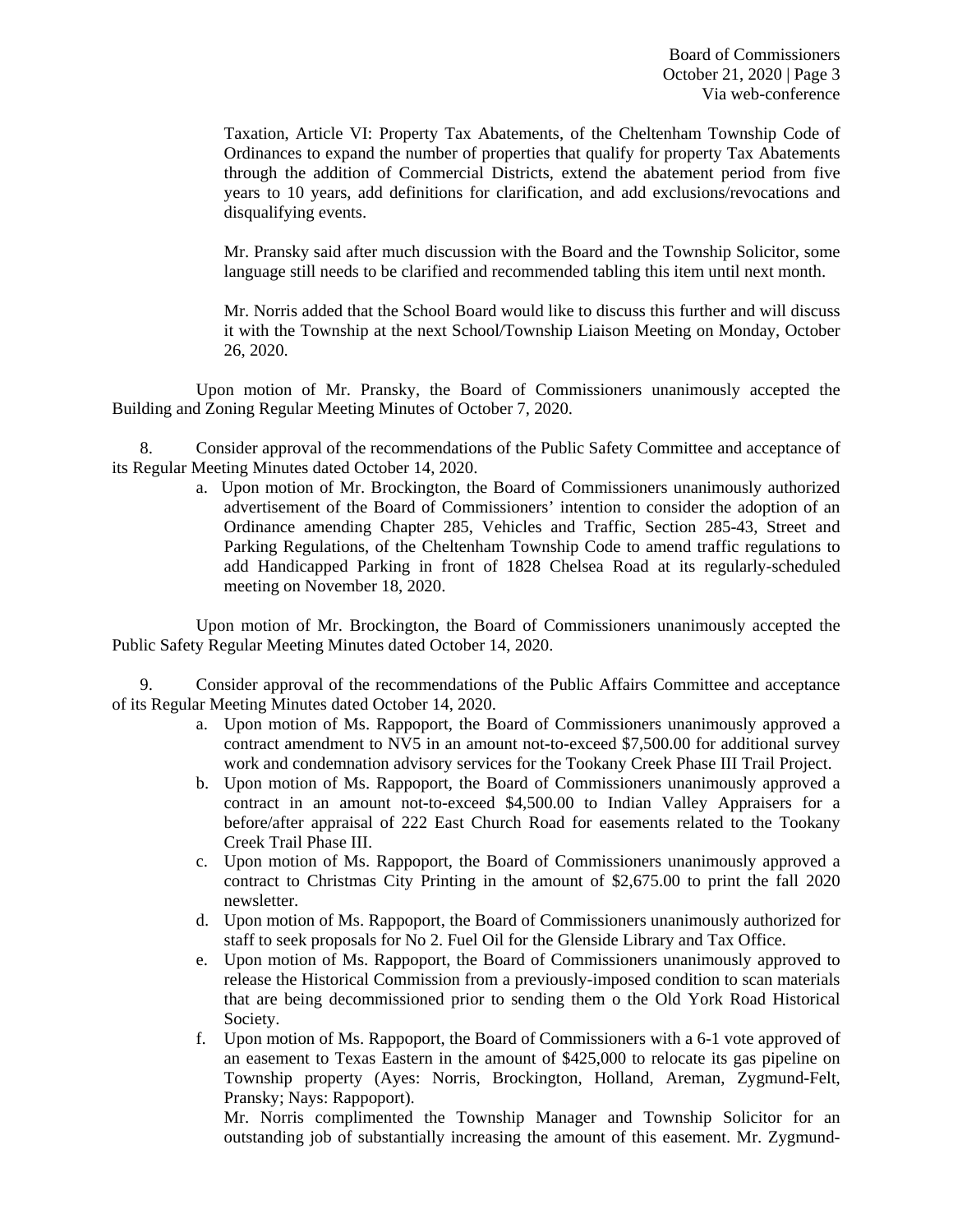Felt added that the original amount proposed for this easement was \$58,000. Mr. Norris stated that this money will be added to the Capital Fund.

g. Upon motion of Ms. Rappoport, the Board of Commissioners with a 4-3 vote approved of a hardship request for a waiver of the Zoning Hearing Board fees to enable the applicant to proceed through the Zoning Hearing Board Process for the property located at 7802 Caversham Road, Elkins Park, PA (Ayes: Norris, Areman, Brockington, Rappoport; Nays: Zygmund-Felt, Holland, Pransky).

Upon motion of Ms. Rappoport, the Board of Commissioners unanimously accepted the Public Affairs Committee Regular Meeting Minutes of October 14, 2020.

10. Consider approval of the recommendations of the Finance Committee and acceptance of its Regular Meeting Minutes dated October 14, 2020.

> Mr. Holland reminded the public that the Capital Budget Workshop is on October 28, 2020 beginning at 4:00 p.m. via Zoom web-conferencing.

> Mr. Norris said any likely tax increase will be in the Earned Income Tax (EIT), not the Real Estate Tax, in 2021. The amount the increase is undetermined at this point. No decision has been made at this time and the public will be able to provide feedback and concerns.

Upon motion of Mr. Holland, the Board of Commissioners unanimously accepted the Finance Committee Regular Meeting Minutes of October 14, 2020.

- 11. Old Business: None.
- 12. New Business:
	- a. Mr. Pransky discussed an issue at a Tobacco Shop on Cottman Avenue that opened without the appropriate permits. Mr. Sekawungu said he received a zoning determination request in August for a convenience store at this location. The Township and DEP reviewed the request and granted approval. The applicant proceeded to install a sign that said it was a smoke shop, so violation notices were issued. The applicant paid the fines and the signs came down immediately. Mr. Sekawungu said one of staff's biggest challenges is enforcing the requirement in the Zoning Ordinance that the sale of tobacco or tobacco products cannot exceed 20% of sales.

Mr. Pransky asked if the Ordinance specifically includes smoke products or smoke, vaping and related products. Mr. Sekawungu said it states tobacco or tobacco products. Mr. Pransky suggested the language in the Ordinance be amended to include the additional products. Mr. Sekawungu suggested that the language also include CBD oil. Mr. Bagley said he will work with Mr. Sekawungu to amend the Ordinance.

Mr. Brockington asked Mr. Sekawungu to visit the Shop and Save on Cheltenham Avenue to ask them to remove the flags outside the store advertising its business hours.

Mr. Norris mentioned that the smoke shops along Cheltenham Avenue all have perimeter window lighting that stands out and asked if it is appropriate. Mr. Sekawungu said he will look at the lighting to determine if it meets Township code.

Mr. Holland asked if the State has public information about how much tobacco products each of these businesses are selling and then cross reference that with that reporting for Business Privilege Tax to get to a percentage of tobacco sales.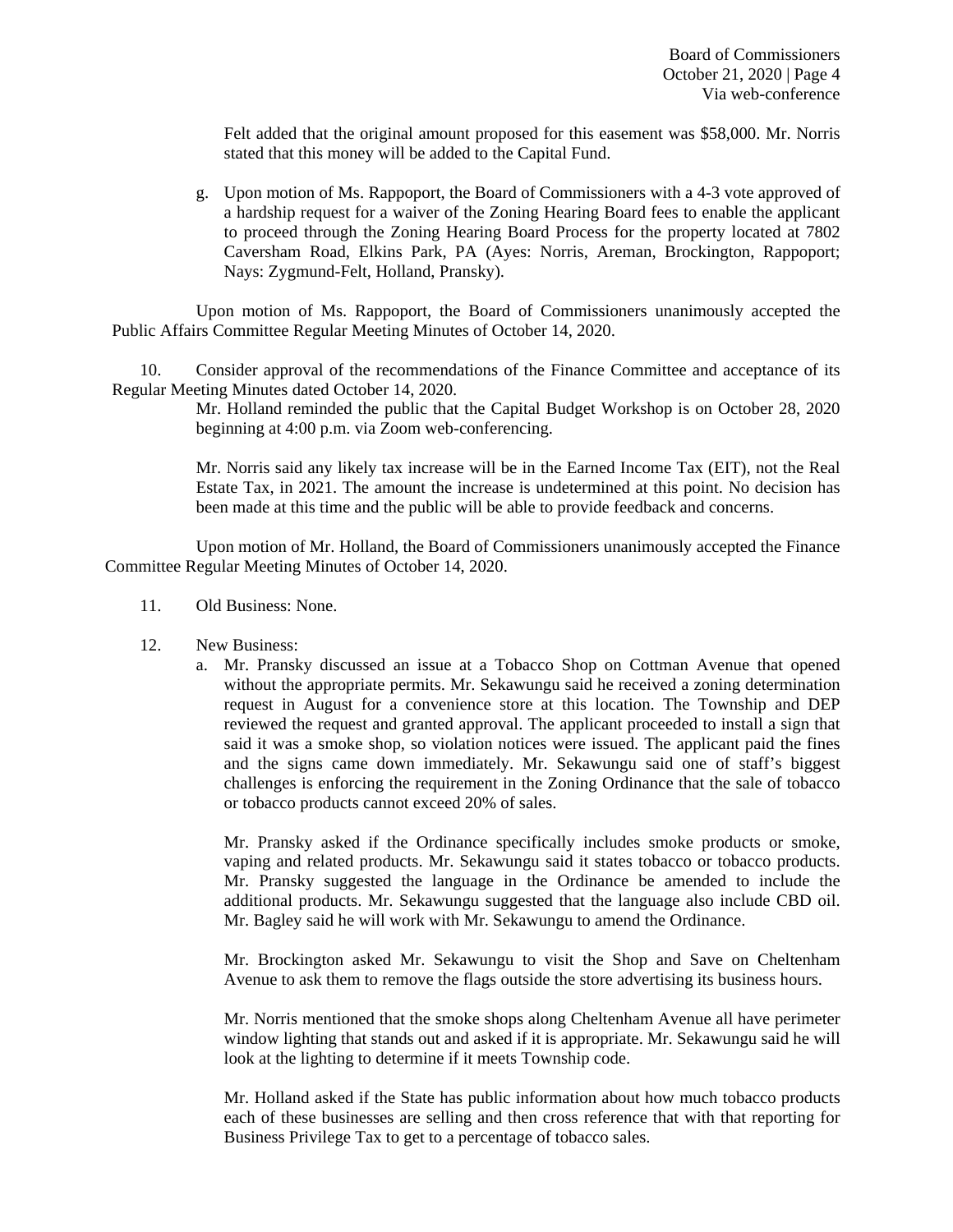Board of Commissioners October 21, 2020 | Page 5 Via web-conference

- b. Mr. Zygmund-Felt announced that the 6-1 and 6-2 Polling Locations for the upcoming General Election are being consolidated with Ward 6-3 at Elkins Park School. He received messages from concerned residents that were just made aware of the location change. Mr. Zygmund-Felt asked staff to reach out to Montgomery County Voter Services to ask them to send notification letters out to the affected residents of Wards 6-1 and 6-2. He also asked that this be publicized on all Township platforms.
- c. Mr. Brockington announced that Wards 5 and 7 are holding a Town Hall meeting tomorrow evening beginning at 7:00 p.m. via Zoom web-conference to meet the new Township Manager. The Zoom information can be found on the Township web calendar.
- d. Ms. Rappoport announced that Ward 4 will hold a Town Hall Reception Meeting with the Township Manager on Thursday, October 29, 2020 beginning at 7:00 p.m. via Zoom web-conference. The Zoom information can be found on the Township web calendar.
- e. Upon motion of Mr. Norris, the Board of Commissioners unanimously approved appointments to the following Citizens' Advisory Committees:

**EDTF Human Relations Committee**  Spencer Lempert Liza Meiris

f. Upon motion of Mr. Norris, the Board of Commissioners unanimously approved the following appointments to the Comprehensive Plan Steering Committee:

| Commissioners              | Staff               | <b>EDTF</b>  |
|----------------------------|---------------------|--------------|
| Ann Rappoport              | Robert Zienkowski   | David Coffin |
| <b>Brad Pransky</b>        | Alyson Elliott      | Joseph Leo   |
| Mitch Zygmund-Felt         | Henry Sekawungu     |              |
|                            |                     |              |
| <b>Planning Commission</b> | EAC                 |              |
| <b>Tom Cross</b>           | <b>Wendy Ankrom</b> |              |
| Rhonda Isser               | Greta Bunin         |              |

 Mr. Pransky noted that the Comprehensive Plan is a roadmap the Township will use for the next 10 years to set the direction for future Township growth. This is not a quick process: it will take several years to develop. Ms. Elliott said the County Planning Commission is leading the charge on this project and they have started doing the background research.

g. Upon motion of Mr. Norris, the Board of Commissioners unanimously approved the following appointments to the Stormwater Advisory Committee:

| Commissioners                                   | Staff             | Advisors                          |  |
|-------------------------------------------------|-------------------|-----------------------------------|--|
| Ann Rappoport                                   | Robert Zienkowski | Mark Eisold, Township Engineer    |  |
| Baron Holland                                   | Alyson Elliott    | Julie Slavet & Susan Harris, TTF  |  |
| Mitch Zygmund-Felt                              | Henry Sekawungu   |                                   |  |
|                                                 | Chris Clewell     | Residents                         |  |
|                                                 | Nate Crittendon   | Tom McHugh, EAC                   |  |
|                                                 |                   | Fred Milbert, EDTF                |  |
| Non-Residential                                 |                   | Rhonda Isser, Planning Commission |  |
| David Cohen, School District                    |                   | Robert Hyslop, Resident           |  |
| Brian Rissinger, KI                             |                   |                                   |  |
| Brandon Kim, commercial/multifamily residential |                   |                                   |  |

Ms. Elliott said this committee will meet approximately five times throughout the process to provide guidance and expertise. There will be multiple public meetings throughout the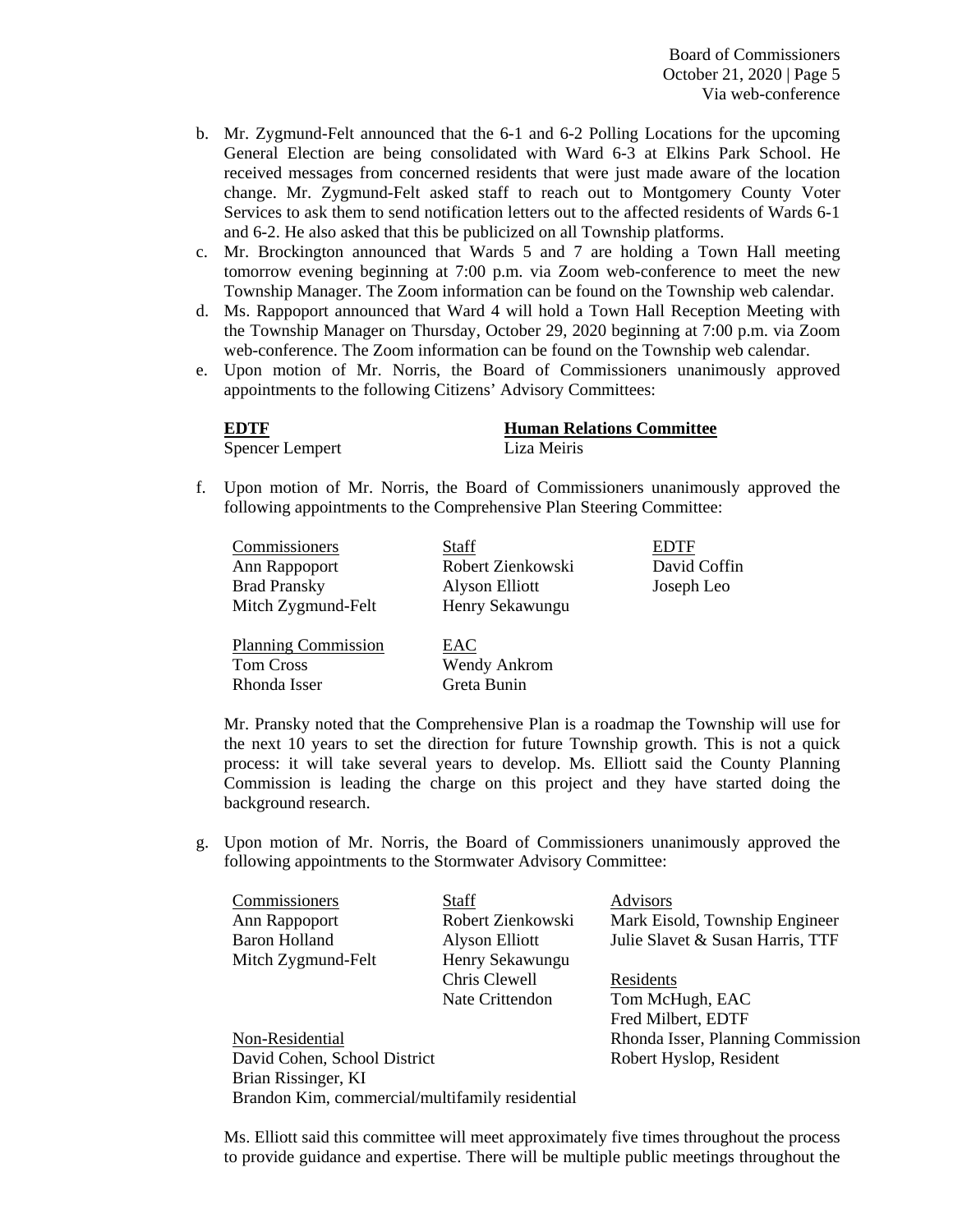process to gain wider community input. Mr. Norris, on behalf of the Board, thanked the citizens who volunteered to be on this Committee.

- h. Upon motion of Mr. Norris, the Board of Commissioners unanimously authorized the replacement of Highway #19 truck in the amount of \$135,877 under Pennsylvania Co-Stars State Bidding Contract. Mr. Clewell explained that this truck is 21 years old and serves as one of the top five trucks in the salting and plowing operations, as well as towing the leaf tow-behinds. It was budgeted for replacement last year, but was pushed off to this year. To pass inspection, the truck will need a lot of costly work. The plan is not to purchase a new plow and new cab that will be installed on the aluminum body that was replaced in the last two years.
- i. Upon motion of Mr. Norris, the Board of Commissioners unanimously approved a contract to BTC in the amount of \$3,390 to print the annual EMS subscription mailer on recycled paper. Mr. Norris asked if the Township usually asks for quotes that request quotes for recycled

paper and why it costs more for recycled as opposed to non-recycled. Ms. Elliott confirmed that past practice was to ask for quotes for both recycled and non-recycled paper to comply with the Township's Sustainability Plan.

- j. Mr. Zienkowski announced that the Township received two voluntary contributions from tax-exempt entities within the Township. Arcadia University contributed \$91,110 and Salus University contributed \$10,000. Mr. Pransky asked if the amount from Salus University was part of the new commitment or old commitment. Mr. Zienkowski stated that this was the old commitment and Mr. Bagley is working on the new commitment which will be reviewed at next month's Finance Committee meeting.
- k. Ms. Elliott presented a Resolution for consideration by the Board to apply for a grant under PECO's Green Region Grant. The Friends of Curtis Arboretum is interested in applying for funding to plant trees and shrubs in the bioswale project that was just completed. They are asking to submit a grant requesting \$2,500 from PECO, with a \$2,500 match from the Township. They will also fundraise to raise additional money to use for additional planting and signage.

Upon motion of Mr. Norris, the Board of Commissioners unanimously approved of **Resolution No 29-20** authorizing the Friends of Curtis Arboretum to apply for a grant under PECO's Green Region Program to request funding in the amount of \$2,500, with a Township match of \$2,500 for the planting of trees and shrubs in the bioswale project (see attached).

13. Citizens Forum: None.

There being no further business, Mr. Norris adjourned the meeting at 8:57 p.m.

 $\zeta_{\prime\prime\prime} >$ 

 Robert Zienkowski Township Manager

per Ashley Lupino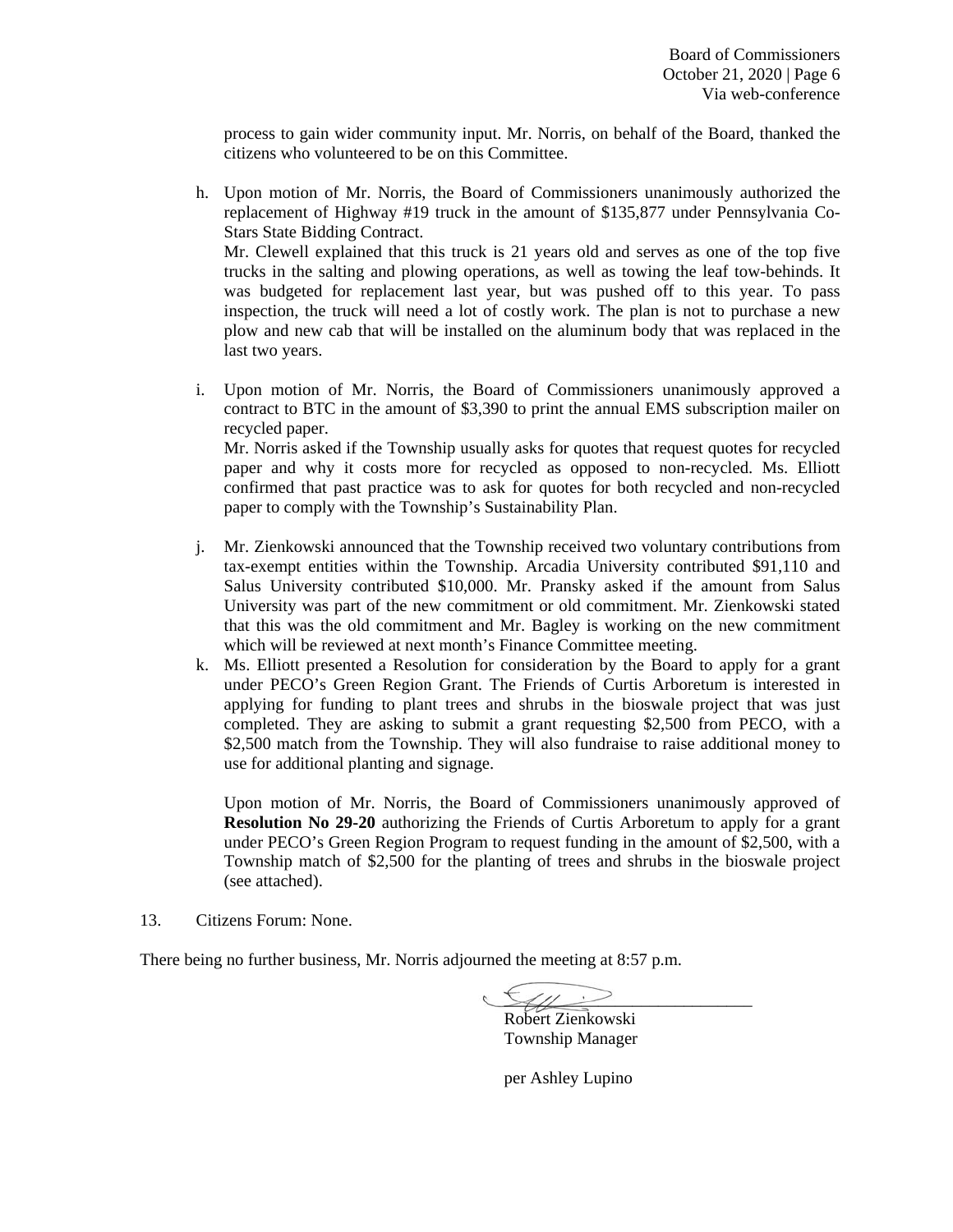### **CHELTENHAM TOWNSHIP MONTGOMERY COUNTY, PENNSYLVANIA**

### **RESOLUTION NO. 28-20**

## **315 & 319 WEST GLENSIDE AVENUE PRELIMINARY/FINAL LAND DEVELOPMENT APPROVAL AND LOT CONSOLIDATION**

**WHEREAS**, KD2 Properties, LLC ("Developer") is the owner and developer of two existing lots which are proposed for consolidation into one 5,921 square foot parcel as well as the adaptive reuse of the existing commercial building into a professional office use and the demolition of the existing single family dwelling to allow for the creation of a parking lot to serve the office use ("Development"); and

**WHEREAS**, the Developer was granted zoning relief by the Cheltenham Township Zoning Hearing Board on or about February 10, 2020 ("Zoning Decision") wherein certain variances were granted (the Zoning Decision is incorporated herein by reference as though set forth at length herein); and

**WHEREAS**, the Development is currently proposed as more particularly shown on certain preliminary/final land development plans prepared by Charles E. Shoemaker, Inc. dated April 14, 2020 and a landscaping plan prepared by InFocus Planning dated August 11, 2020 (the "Plans"); and

**WHEREAS,** the Developer has also submitted a Stormwater Management and Erosion and Control Plan Narrative prepared by Charles E. Shoemaker, Inc. dated April 10, 2020 ( referred to as the "Submittal"); and

**WHEREAS,** the Montgomery County Planning Commission ("MCPC") issued a review letter on the Plans dated August 3, 2020;

**NOW, THEREFORE, BE IT RESOLVED** that the Cheltenham Township Board of Commissioners hereby **GRANTS** preliminary/final approval of the land development and lot consolidation as shown on the Plans and Submittal described herein subject, however, to the following conditions:

- 1. At this time, the Cheltenham Township Board of Commissioners **WAIVES** strict compliance with the following provisions of the Cheltenham Township Subdivision and Land Development Ordinance:
	- a. the requirement per Chapter 260, §304.C requiring the items within 200 feet of the site which must be shown on the Existing Features Plan;
	- b. the requirement per Chapter 260, §415 requiring sidewalks to be between 5' and 8' with a 4' verge for all non-single-family residential zoning districts;
	- c. the requirement per Chapter 260, §422.M.2 requiring the minimum storm sewer pipe size diameter of fifteen (15) inches;
	- d. the requirement per Chapter 260, §421 and §619 to provide a a trash enclosure;
	- e. the requirement per Chapter 260, §423 requiring street trees along all existing strees when they abut or lie within the proposed subdivision or land development, except where existing trees serve to meet the planting requirement;
	- f. the requirement per Chapter 260, §425.D requiring that for vehicular use areas of any size which are located in the side or rear yard of a property, or otherwise abut and adjacent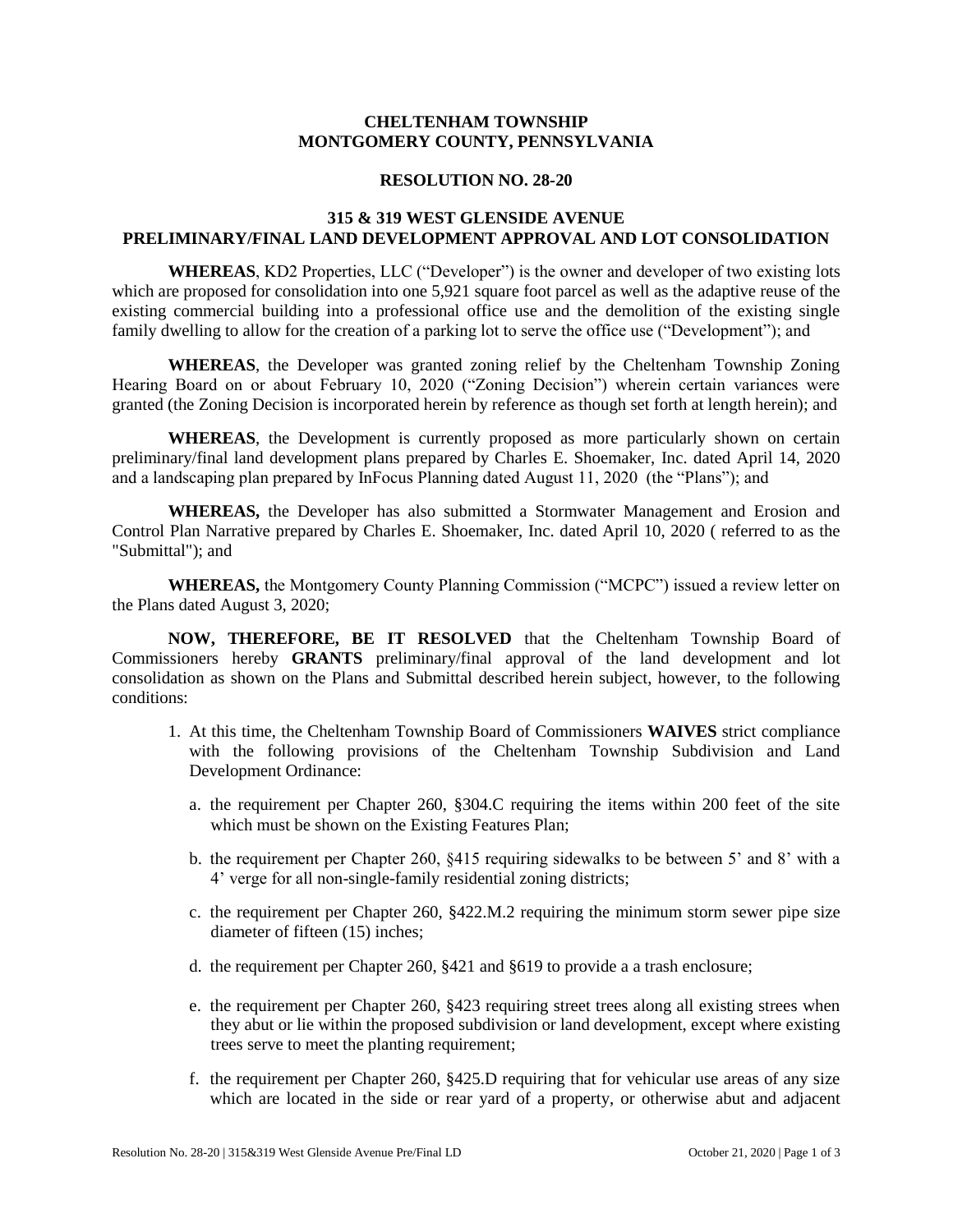property where no right-of-way intervenes, a fifteen-foot (15') landscape buffer satisfying the requirements of SALDO Section 260-424.C.1.b-d shall be provided;

- g. the requirement of Chapter 260, §425.E requiring that for vehicular use areas of any size abutting a public or private street or sidewalk right-of-way, the applicant shall provide one the buffer option, listed in this Section, along the entire frontage of the vehicular use area;
- h. the requirement of Chapter 260, §425.F.3.d requiring that a minimum width of planting island be nine (9) feet; and
- i. the requirement of Chapter 260, §436 requiring that landscaped screening be provided along the façade of a non-residential building.
- 2. As a condition for the approval by the Board herein, the Developer agrees that (1) the stormwater conveyance pipes must be sized to utilize the maximize storage volume in the proposed seepage basin to reduce the stormwater runoff from the property in conformance with the SALDO and (2) Developer shall pay a fee-in-lieu of providing the landscaped screening required under Chapter 260, §436 in the amount of Three Thousand and no/100 Dollars (\$3,000.00) at the time the building permit for the Development is issued by the Township.
- 3. Prior to the recording of the Plans, the Developer shall revise the Plans to conform to: the review comments and recommendations of the Township's Engineer set forth in the review letter of October 14, 2020.
- 4. The Development shall be constructed in strict accordance with the content of the Plans, notes on the Plans and the terms and conditions of this Preliminary/Final Approval Resolution, the Submittal, and the Zoning Decision.
- 5. Prior to recording the Plans, Developer shall provide the Township with all required approvals from outside agencies having jurisdiction over the Development including, but not limited to, approval from the Pennsylvania Department of Transportation, the Pennsylvania Department of Environmental Protection ("DEP"), and the Montgomery County Conservation District, as applicable.
- 6. Prior to the start of construction, Developer shall notify the Township Manager and the Township Engineer and schedule a preconstruction meeting with the Township. Developer shall provide the Township Manager and the Township Engineer with at least seventy-two (72) hours' notice prior to the initiation of any grading or ground clearing (whether for the construction of public improvements or in connection with individual buildings or additions) so that the Township may certify that all appropriate erosion and sedimentation control facilities have been properly installed and also that snow fencing or other types of boundary markers (acceptable to the Township) have been installed to protect such trees as are specifically proposed to not be eliminated during the construction of the Development.
- 7. Prior to recording of the Plans, Developer shall enter into a Land Development and Financial Security Agreement ("Financial Security Agreement") with the Township. The Financial Security Agreement shall be satisfactory to the Township Solicitor and the Developer shall obligate itself to complete all of the public improvements shown on the Plans in accordance with Township criteria and specifications as well as to secure the completion of the said public improvements by posting satisfactory financial security as required by the Pennsylvania Municipalities Planning Code ("MPC").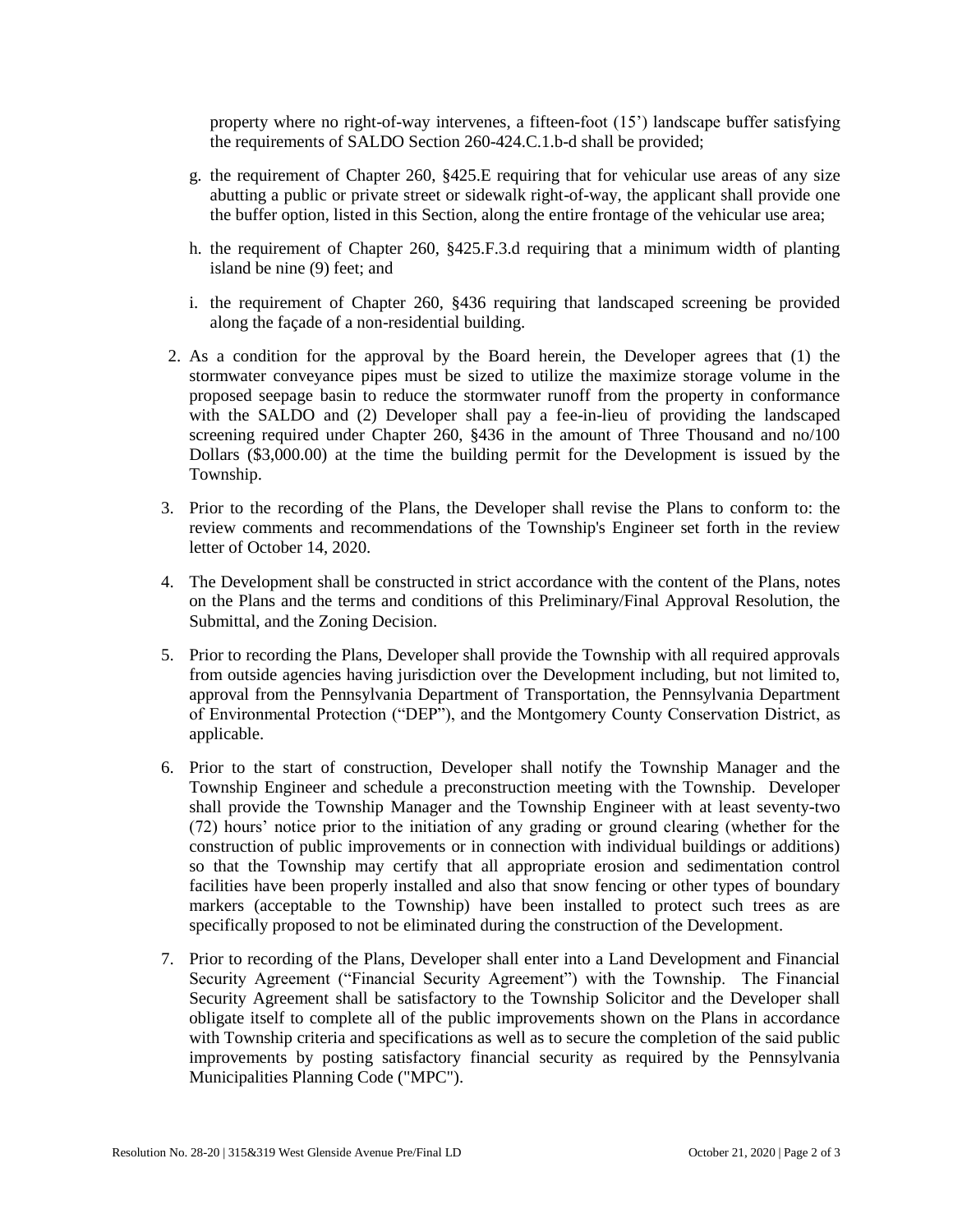- 8. The cost of accomplishing, satisfying and complying with all of the terms and conditions and requirements of the Plans, notes to the Plans, the Submittals, this Preliminary/Final Approval Resolution, and the Financial Security Agreement shall be borne entirely by the Developer and shall be at no cost to the Township.
- 9. Although the maintenance of all stormwater collection, detention and conveyance facilities shall be the responsibility of Developer, its successors and assigns, Developer shall, prior to the recording of the Plans, execute a declaration to reserve easements in favor of the Township so that the stormwater facilities may be maintained by the Township (with all expenses charged to the Developer) in the event that the maintenance responsibilities of the stormwater facilities are not fulfilled after reasonable notice to do so. The terms and conditions of the declaration shall be satisfactory to the Township Solicitor, and the declaration shall be recorded simultaneously with the Plans.
- 10. Consistent with Section 509(b) of the MPC (as amended) the payment of all applicable fees and the funding of all escrows under the Land Development and Financial Security Agreement shall be accomplished within ninety (90) days of the date of this Resolution unless a written extension is granted by the Township. Until the applicable fees have been paid and the escrows fully funded, the final plat or record plan shall not be signed nor recorded. In the event that the fees have not been paid and the escrow has not been funded within ninety (90) days of this Resolution (or any written extension thereof), this contingent approval shall expire and be deemed to have been revoked.
- 11. Under the provisions of the MPC, the Developer has the right to accept or reject conditions imposed by the Board of Commissioners upon preliminary/final approval. In the absence of an appeal or a notice of rejection filed in writing within thirty (30) days from the date of this Resolution, the conditions set forth herein shall be deemed to have been accepted by the Developer. If (a) the Township receives written notice of a rejection of any of the conditions set forth herein within thirty (30) days from the date of this Resolution or (b) the Developer files an appeal of any of the conditions set forth herein within thirty (30) days from the date of this Resolution, this approval and the waivers granted in Paragraph 1 (which waivers are granted contingent upon the acceptance of the conditions set forth herein) shall be deemed to be automatically rescinded and revoked and the application shall be considered denied based upon the failure to fully comply with the condition set forth in Paragraph 2, all as authorized by Section 508 of the MPC.

**APPROVED** at the public meeting of the Cheltenham Township Board of Commissioners held on October 21, 2020.

*Township Manager and Secretary* 

# **ATTEST: TOWNSHIP OF CHELTENHAM BOARD OF COMMISSIONERS**

 $By:$  By:  $\Box$  anul  $\Box$  Pon

**Robert Zienkowski Daniel B. Norris,** *President*